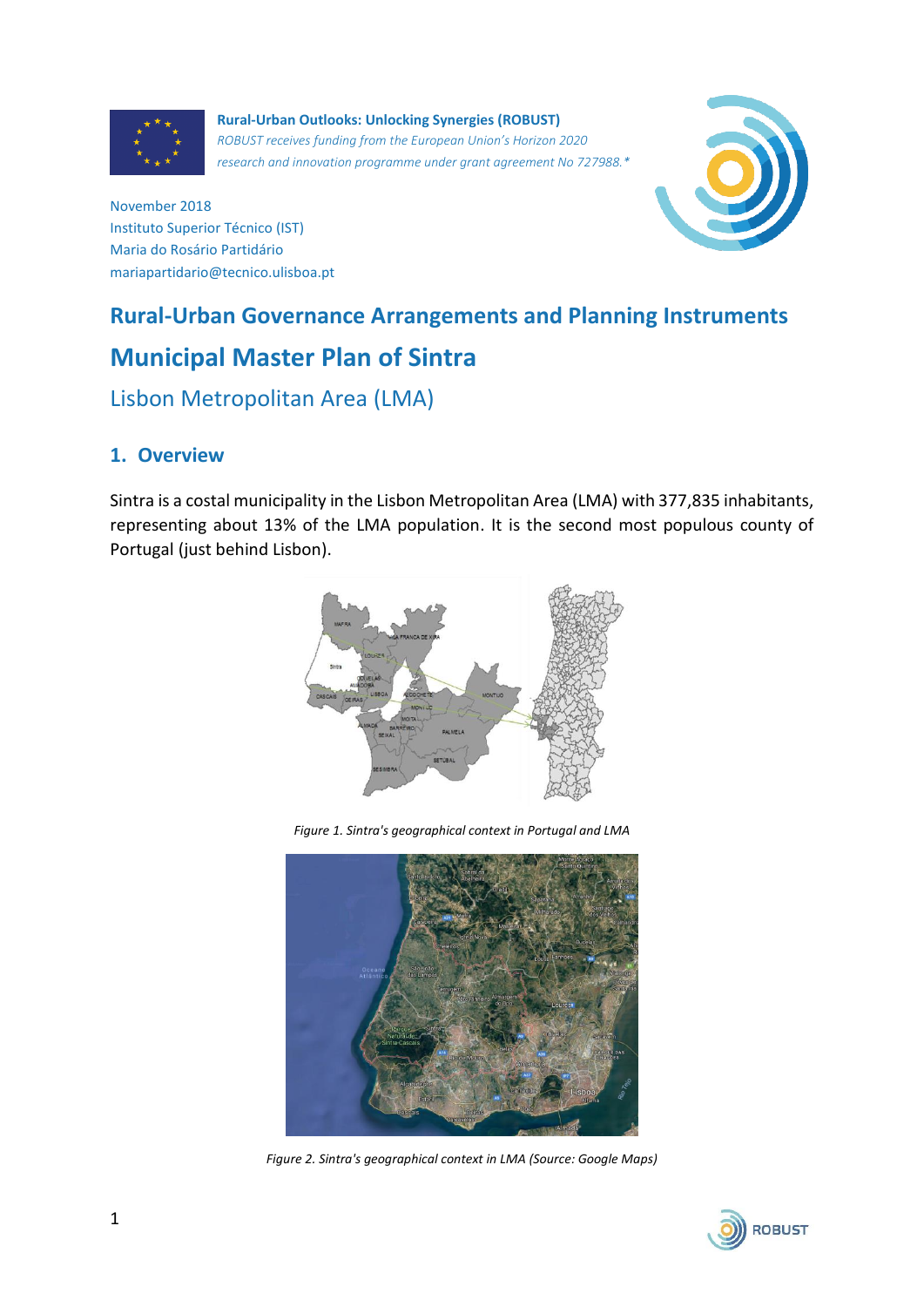

*Figure 3. Evolution of the population in Sintra municipality (Source: INE)*

The Municipal Master Plan of Sintra is a strategic territorial management instrument (included zoning plan) that first dates from 1999. In July 2012, its 2025 vision for Sintra was revised to encompass "promotion of economic, social and environmental development, fundamental to provide our citizens a future with more and better quality of life in the municipal territory". Also, it was constructed around four strategic axes of development:

- > Heritage and identity preservation and valuation;
- ˃ Valuation of local resources and ecosystem;
- ˃ Enhancement of urban land, and its networks, to support the quality of life;
- ˃ Support for a dynamic, innovative and competitive economy.

The revision promoted an innovative approach to land use planning by integrating Ecosystem Services (ESS) in land management for pricing the value of the ecosystems and available resources (as an UNESCO heritage site, biodiversity and natural values conservation, promotion of local food systems, valuation of coastal zone, etc.).

It is an example of applying an innovative legislative measure (foreseen in the Territorial Planning Law of 2014) that allows the municipal plans to define that the building value in a land lot can be transferred to another land lot (inspired by transfer of development rights<sup>1</sup> but applied to the entire municipality and without a credit bank, it is also context specific to Sintra territory). This measure was considered a planning exercise to safeguard territorial diversity in the promotion of its balance (quality, resources) and cohesion (social, economic, natural). It was proposed to discourage the consumptive profile in the uses of municipal resources, and simultaneously promote an active and positive maintenance of the natural resources.

The revision promoted an increase of 5% of its rural area, as can be seen in Figure 4 (the light blue represented the municipal plan from 1999 and the red represents what was proposed in the revision).

<sup>1</sup> https://www.dos.ny.gov/lg/publications/Transfer\_of\_Development\_Rights.pdf https://www.uwsp.edu/cnr-ap/clue/Documents/PlanImplementation/Transfer\_of\_Development\_Rights.pdf



 $\overline{a}$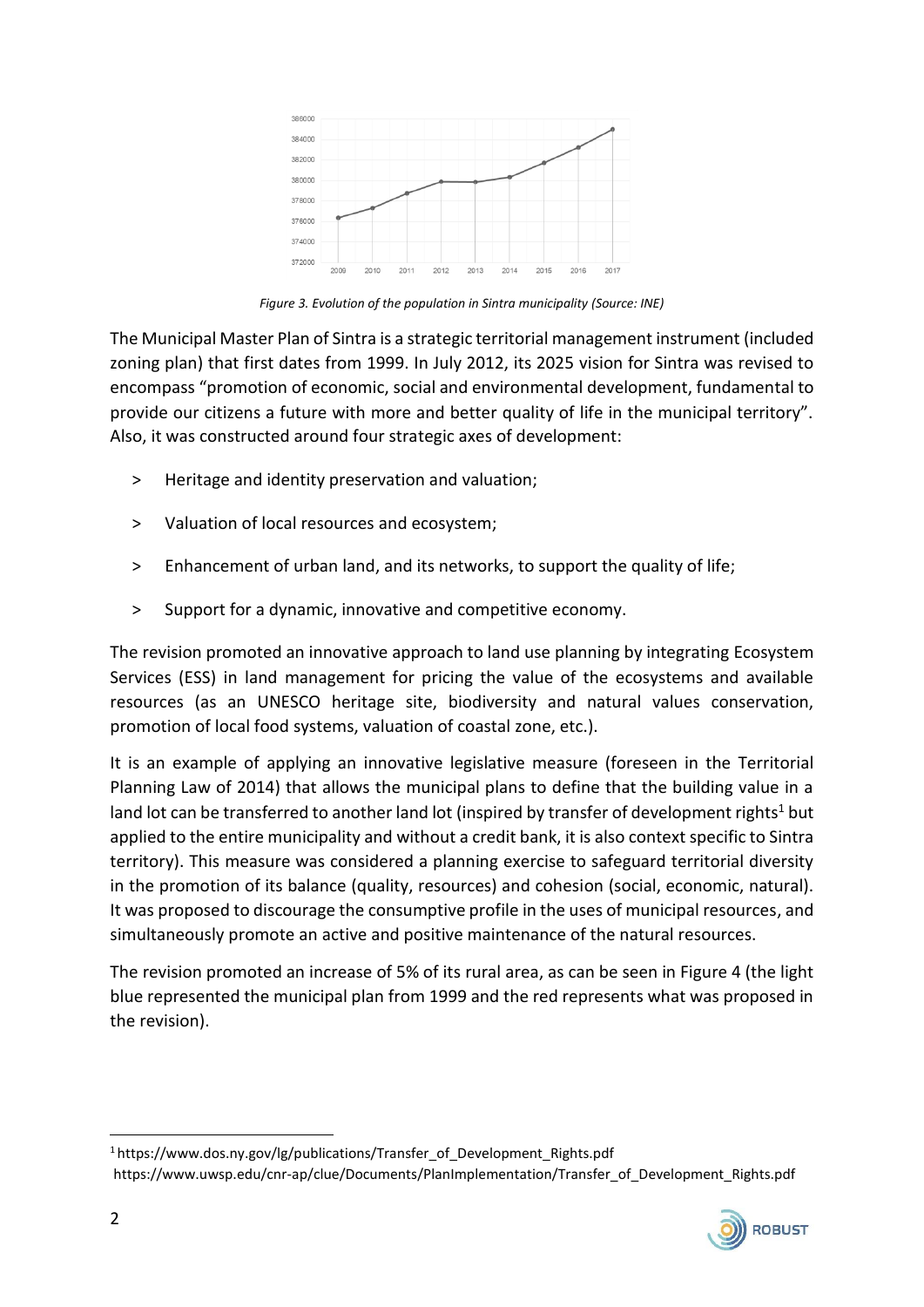

*Figure 4. Evolution of rural and urban soil in Sintra's master plan (Source: Municipal Council)*

The municipality of Sintra is in itself an example of promoting urban-rural synergies since it acknowledges, explores and stimulates complementarities between the two areas, even though severe public tensions exist, particularly among private rural land owners and development expectations (through land speculation). The interesting aspect is to explore the extent this instrument, currently in public discussion, can have in attempting to reverse the existing tension between urban-rural areas. This synergy can also be visually expressed through the municipal plan territorial model (as show in Figure 5).



*Figure 5. Municipal territorial model for development (Source: Municipal Council)*

Financially, the major investment area of the municipal master plan is in heritage and identity action area (around 56% of the municipal plan for financial execution – e.g., promote rural tourism, urban logistics for local products), 28% in the economic action area (e.g., development of several business parks with focus on the valuation of the municipal resources, soil platform for agriculture, wine production exploration), 12% to environmental actions (e.g., strategy for the valuation of ESS, program to enhance agriculture production) and 4% in governance actions (e.g., monitoring indicators plan, territorial equity and cohesion).

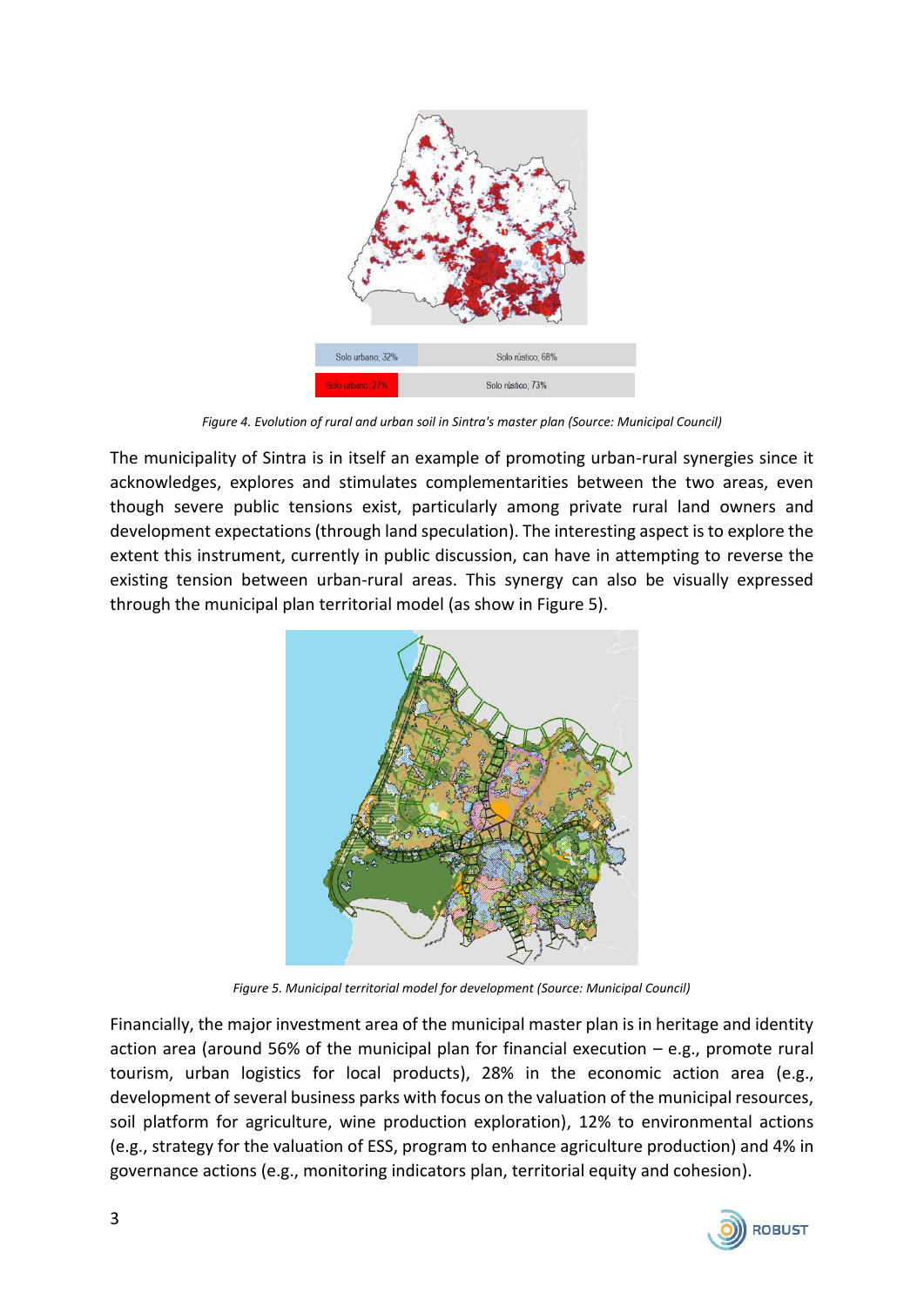The Municipal Master Plan concluded its public consultation stage at the end of the first semester of 2018 and it is now in the final stage of approval.

#### **2. Main Challenges**

On urban-rural relations, the Municipal Master Plan addresses the following challenges:

- ˃ Urban pressure by development initiatives on natural resources (Natural parks and Natura 2000 site) and agricultural systems;
- ˃ Loss of population in rural parishes against population increases in urban parishes;
- ˃ New national land use classifications of rural and urban territory, and territorial management instruments, like the National Ecological Reserve and National Agricultural Reserve. The new classifications of rural and urban territory changed mainly because urban-land type classification was eliminated, stopping the speculative potential between rural and urban and opening the opportunity to respect the identity of each land use area. This change led to a 5% decrease of urban classified territory (also since in the last 18 years 23% of the urban land was not developed as urban space);
- ˃ Land consolidation of rural territories to improve land consolidation and agriculture productivity;
- ˃ Continuity of the natural system in the municipality ensuring the connection between the municipal ecological structure and the metropolitan ecological network, defining as first priorities uses that promote the protection and valorisation of areas of biophysical and natural value;
- ˃ Identification and development of compatible uses tourism, agricultural and forestry activities – with the recovery and valorisation of endogenous resources (the coastal area, water, biodiversity or soil);
- > Prioritize uses that invest in the recovery of degraded endogenous resources and stimulate their recovery.

#### **3. Main Insights**

#### 3.1. Insights related to the broad area of "network governance"

This strategic territorial management instrument (plan for regulation and action with financing and monitoring action plans), establishes synergies between governance actors, such as local authorities (municipal and parish councils), public administration (national and central as, for example, the Portuguese Environmental Agency, Institute for Nature Conservation and Forest, and Agricultural Regional Direction), neighbouring municipalities, public and private services, economic agents, associations and citizens.

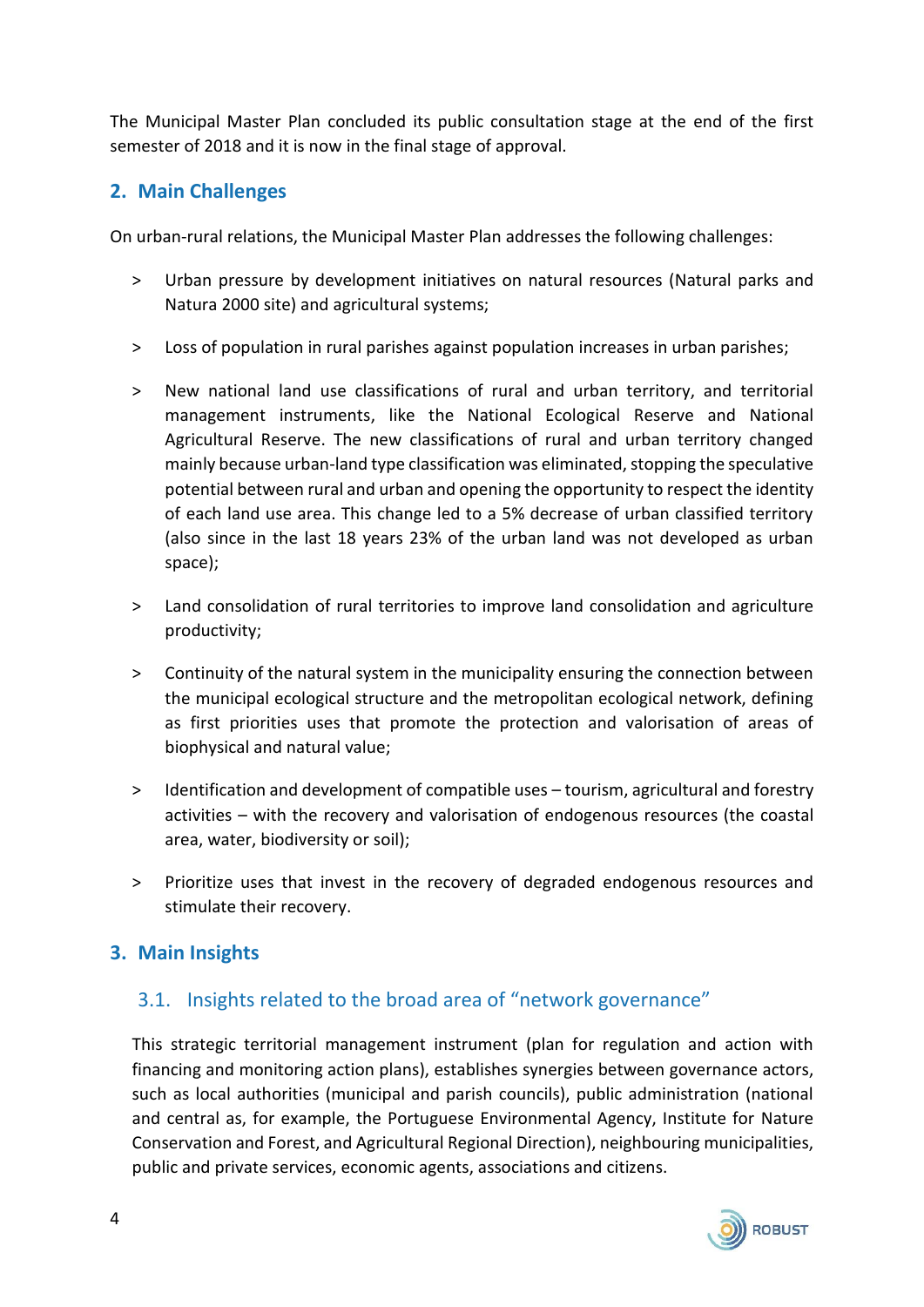The process of elaborating the plan used the following methods of interaction: a) through municipal initiative with public presentations and participation (e.g., open workshop sessions, open public consultation sessions, ICT channels), and b) through the Commission for Coordination and Regional Development of Lisbon and Tagus Valley engaging a collaborative group of selected authorities to cooperate in the discussion, analysis and follow up of the plan with the municipal planning team. Both approaches enabled actors from urban and rural settings to participate in the decision-making process. This was particularly important in the Portuguese context, where low density territorial actors are not often fully acknowledged in development processes.

## 3.2. Insights related to mechanisms of cross-sectoral coordination and cooperation

The mechanisms that integrated approaches in fostering beneficial relations between rural, peri-urban and urban areas, were:

- ˃ The municipal plan regulation included all relevant references from sectoral and special plans for the territory of Sintra, reducing the need to go back to those plans and consulting them (reduction of time / financial resources);
- ˃ Shared governance of some cross-municipal natural resources, such as rivers, mountains and natural parks and Natura 2000 sites;
- > Improved inter-municipality connection with Mafra (neighbouring municipality);
- > Public consultation between neighbouring municipalities;
- ˃ Public transparency exceeded what is required by law and promoted decentralised sessions in rural areas.

It is of the responsibility of the municipality to manage the implementation of the Plan that stipulates binding guidelines for the public and private sectors, as well as for citizens. For the implementation of the Plan, a number of entities are identified by the municipality (source: Municipal Council):

- > ADENE: Energy Agency
- ˃ ANMP: National Municipalities Association
- ˃ APA: Portuguese Environmental Agency
- > AT: Fiscal Agency
- ˃ CCDRLVT: Coordination and Territorial Development Commission of Lisbon and Tagus Valley
- ˃ CMCascais: Municipality of Cascais
- > CMOeiras: Municipality of Oeiras
- ˃ CMAmadora: Municipality of Amadora
- ˃ CMMafra: Municipality of Mafra
- > DGADR: General Directory of Agriculture and Regional Development

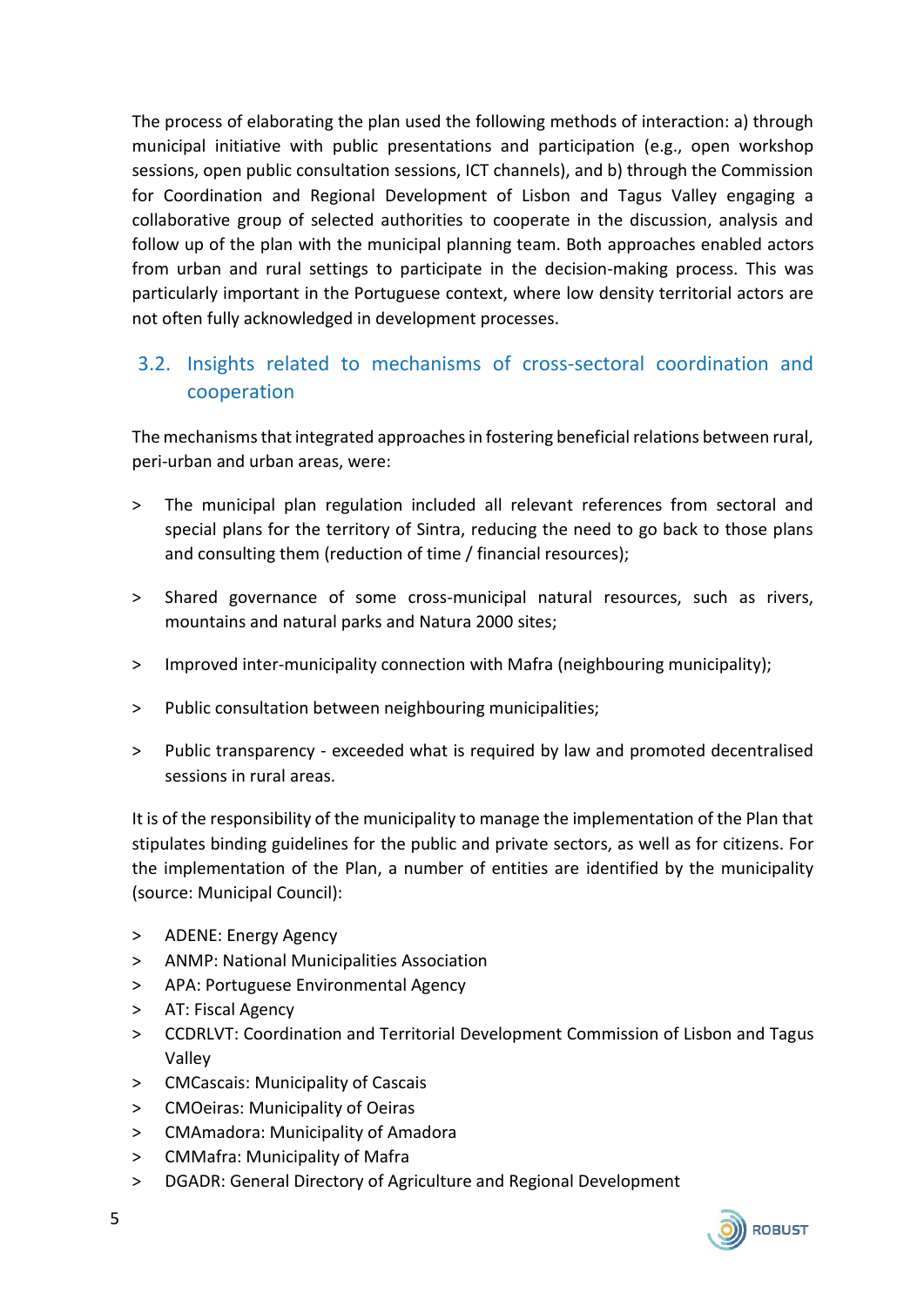- ˃ DEGE: General Directory of Energy and Geology
- > DGPC: General Directory of Cultural Heritage
- > DGS: General Directory of Health
- ˃ GNR (SEPNA): National Guard, services of environmental and nature protection
- ˃ ICNF: National Institute of Nature Conservation and Forests
- ˃ IMT: Mobility and Transportation Institute
- ˃ INE: National Institute of Statistics
- > IHRU: Urban and Housing Rehabilitation Institute
- ˃ JP: Parishes
- ˃ PSML: Parks of Sintra Monte da Lua
- > SS: Social Security
- > TP: Tourism of Portugal
- > Local businesses
- ˃ Universities
- ˃ Citizens

The Plan also identified the need to develop a monitoring and assessment program that is composed of a municipal system of indicators at two levels: context indicators and performance indicators (still not available for consultation).

## 3.3. Insights related to the role of (actual, potential) social, organizational, institutional innovations

The most innovative mechanism that promotes beneficial relations between rural and urban areas, and as an attempt to balance the value of both territories, is the building credits proposal.

This proposal lies on the "theoretical" right of rural owners to build on their lands, where building actions are prohibited by law, and works as a mechanism for rural land owners and urban land owners to sell or buy credits to increase their development capacity. This process of distribution sharing of wealth generated between urban new constructions and rural owners was seen as a way of valuing the rural lands through negotiation of the value of urban land, this way promoting nature and biodiversity conservation, as well as safeguarding natural heritage and ecosystems. This was an innovative and creative way to apply transfer building credits foreseen in the national planning law. However, the fear of failure by the municipal council, influenced by the public/political unpopularity of this scheme proposal, cut back the applicability of this scheme to the whole municipality to become dependent on a future test / viability study.

#### **4. Effectiveness Indicators**

As previously mentioned, this instrument is in its final phase of elaboration (public consultation). At this time, according to what is promoted by the plan, indications of effectiveness can be expressed as: